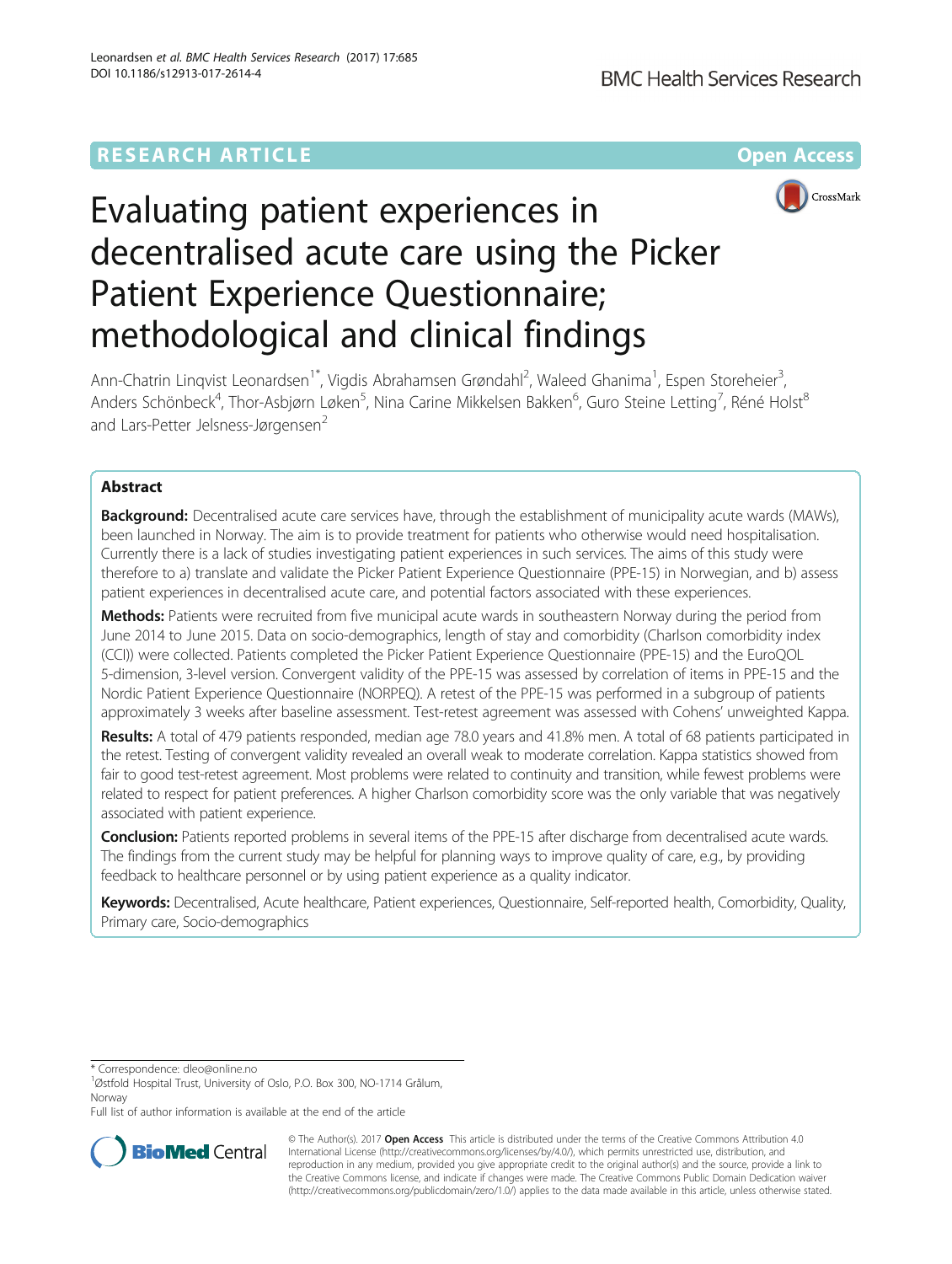## <span id="page-1-0"></span>Background

The patient experience refers to how the patients, their families and other persons who participate in their care feel about the process and structure of care, as well as the outcomes of care [[1\]](#page-8-0). There is a growing recognition that patients' perspectives are essential in achieving high quality care [\[2](#page-8-0), [3\]](#page-8-0). Integrating patients' perspectives into the evaluation of healthcare delivery is important because they indicate ways to improve care, enhance strategic decision making, meet patients' expectations, effectively manage and monitor healthcare performance, and document benchmarks for healthcare organisations [[4](#page-8-0), [5](#page-8-0)].

Due to the lack of a common definition, the measurement of patient experiences remains challenging [\[6](#page-8-0)]. Despite its different meanings, patient experience is often used interchangeably with terms such as patient satisfaction, perceptions or preferences [[7, 8\]](#page-8-0). However, patient experiences are usually considered less subjective than patient satisfaction because patients may be satisfied with healthcare even though they have negative experiences and vice versa [[9](#page-8-0), [10](#page-8-0)]. Nevertheless, several factors have been found to influence these experiences, including age, gender, housing and employment status, ethnicity, self-rated health, multimorbidity, and care ward characteristics [[11](#page-8-0)–[13\]](#page-8-0).

In the Nordic countries, regular assessment of patient experiences has been practiced for a long time [\[14\]](#page-8-0). For instance, as a part of the national quality indicators in specialist healthcare services, Norway implemented annual patient experience surveys in all hospitals in 2011 [[15\]](#page-8-0). Although they are more commonly used in hospitals, municipalities are also obliged, according to the Norwegian National Health and Care Service Act, to collect patient experiences and to take these into account when planning and organising primary healthcare services [\[16](#page-8-0)].

To respond to future healthcare challenges, a national healthcare reform (the Coordination Reform (CR)) has been gradually implemented in Norway from 2012 to 2016 [[16](#page-8-0), [17](#page-8-0)]. One of the main objectives of the reform was to increase the total proportion of patients who accessed health services within their local community. As a direct consequence of the CR, all Norwegian municipalities were legislated to offer a 24-h acute healthcare service beginning in 2016 (Municipal Acute Wards, MAWs). Eligible patients are those who would be normally admitted to a hospital for a condition that can be managed in a general practice setting and within a timeframe of 72 h [\[18](#page-8-0)]. Throughout Norway, MAWs are organised differently, some being located in nursing homes, some in "houses of health, in local medical centres in relation to a casualty or a hospital. Some MAWs have employed their own doctors dedicated to the service on a 24-h basis, while other places have employed doctors only during daytime. All of the MAWs have daily doctors' visits on weekdays. Moreover, the MAWs differ in terms of number of beds and services offered [\[19\]](#page-8-0).

Information about patient experiences in primary healthcare, particularly in decentralised acute healthcare, are either limited or lacking [[20](#page-8-0)–[23](#page-8-0)]. Only two qualitative papers describing patients' perspectives on MAWs have been published to date, finding for example that patients view MAWs as "almost a hospital", but at the same time different with regard to person centeredness and diagnostic opportunities [[24](#page-8-0), [25\]](#page-8-0). Furthermore, the relative influence of socio-demographic variables, length of stay, self-rated health and comorbidity on these experiences remains unknown. Such knowledge could be useful when planning and improving alternatives to hospital treatment, such as MAWs.

The aims of this study were: a) to translate and validate the Picker Patient Experience Questionnaire (PPE-15) in Norwegian, and b) to assess patient experiences in decentralised acute care, and potential factors associated with these experiences.

## **Methods**

## Setting and participants

Østfold County, located in southeastern Norway, consists of approximately 300,000 inhabitants. The county is divided into 17 municipalities that belong to the same hospital catchment area. In addition to the hospital, a total of five MAWs have been established in different geographical locations throughout the county. The MAWs consist of four to eleven beds, dependent on the population size of their catchment area. Some laboratory services are offered in all of these facilities, while x-ray is accessible in three only.

Participants were recruited from all of the five MAWs during the period from June 2014 – June 2015 using a purposive, total population sampling method; all patients ≥18 years who had stayed in the MAW for a minimum 24 h and who were discharged alive were invited to participate.

## Data collection

Socio-demographic variables were self-reported by the patients and included the following: gender, age, civil status (married, single, widow/widower, in a relationship), housing status (living alone or not), educational level (compulsory school, upper secondary school or university), and employment status (still working or not). Information concerning the length of stay was collected from medical records.

Comorbidity was collected using the Charlson comor-bidity index (CCI) [[26\]](#page-8-0). The risk of death associated with each of 19 predefined diseases included in the CCI, is expressed as weights with values of 1, 2, 3, or 6. Summing the weights for all contributing diseases gives the CCI score for each patient. The CCI is calculated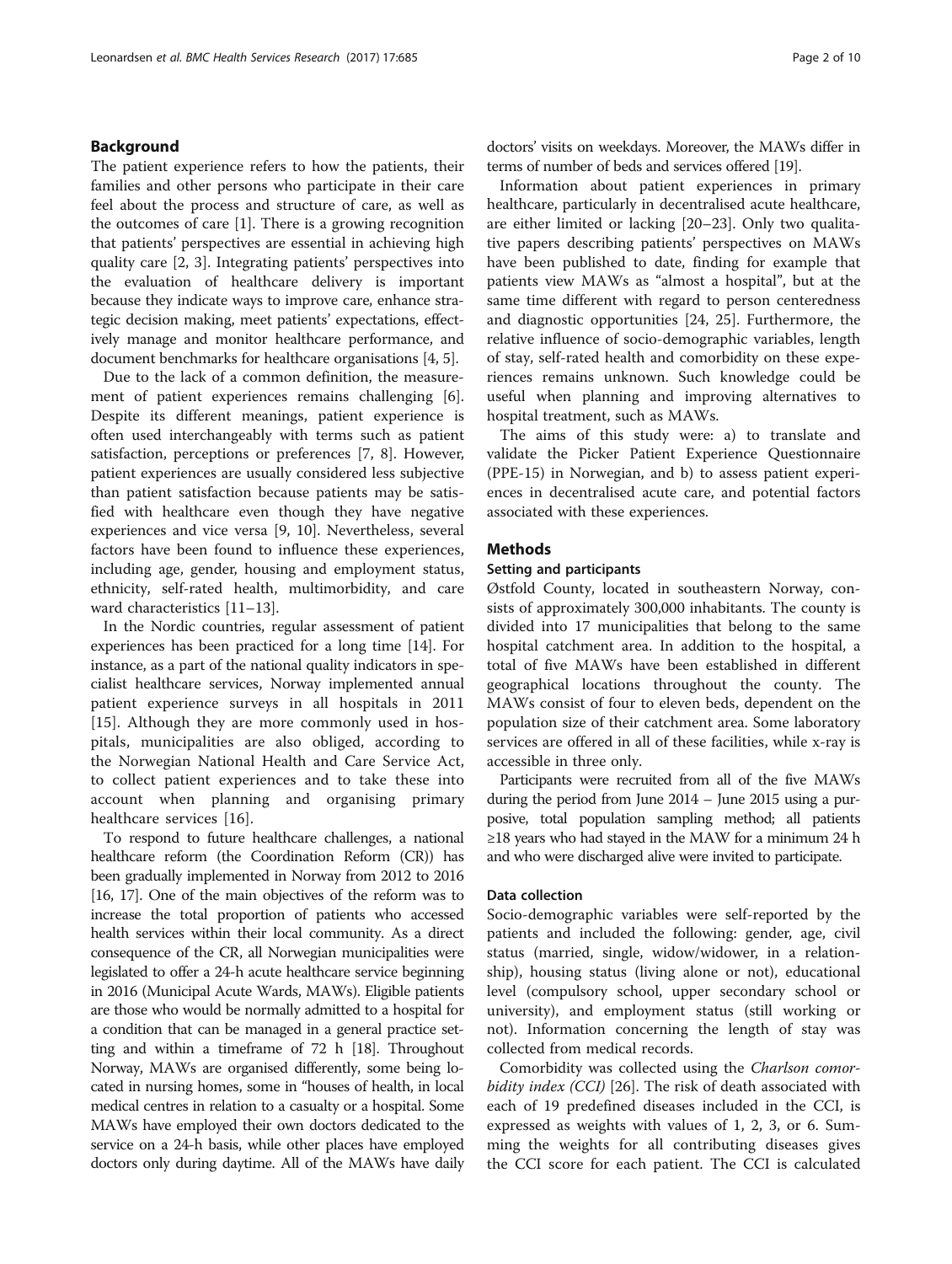based on codes in the International Classification of Diseases (ICD-10). Information about the patients' comorbid conditions as ICD-10 codes was collected from the National Patient Registry (NPR), which includes data on all patients treated in Norwegian government-funded hospitals.

## **Questionnaire**

Patient Experience was measured using the Picker Patient Experience Questionnaire (PPE-15) [[27\]](#page-8-0). The final choice of questionnaire was a result of several discussions between the researchers and collaborating physicians in the community over a one-year period. Even though other translated and validated instruments existed, they were viewed either as too extensive or too short (not covering all areas of interest). The PPE-15 was developed to elicit feedback from patients to highlight aspects of care that needed improvement and to monitor performance and care. It consists of 15 questions distributed to seven dimensions of care: respect, coordination, information/communication/education, physical comfort, emotional support, involvement of relatives, and transitions and continuity [\[27, 28\]](#page-8-0) [\(Appendix\)](#page-7-0). The questions have two ("yes" or "no") to four response options ("yes"," no", "I did not need to", or "yes, to some extent"). Neutral answers, such as "I did not need to", and the most positive answer are coded as a "non-problem" (score  $= 0$ ). The remaining responses are coded as "problems" (score = 1). The PPE-15 has previously been found to be valid and reliable [[28](#page-8-0)].

The PPE-15 has not been translated into Norwegian, and forwards and backwards translation were consequently performed according to recommendations in the literature [\[29](#page-8-0), [30](#page-8-0)]: Two professional bilingual translators with Norwegian as their mother tongue performed two independent translations into Norwegian. After comparing the translations and synthesizing these into one, the questionnaire subsequently underwent a backward translation to English by a translator with English as her mother tongue. Finally, three independent individuals evaluated the questionnaire by comparing the English and Norwegian versions with regard to semantic, idiomatic, experiential, and conceptual equivalence. Following this procedure and prior to statistical testing, the Norwegian PPE-15 underwent testing of face validity. This was done by distributing the questionnaire to 10 patients prior to the study period in order to assess the adequacy, appropriateness and understandability of the questionnaire, including language and scoring instructions [[31](#page-8-0)]. Patient feedback did not reveal any problematic issues in any of these aspects. Following these procedures, a final version of the PPE-15 was approved and tested.

To assess patients' self-reported health, we used the *Euro*-QOL 5-dimension, 3-level version (EQ-5D-3 L) [\[32,](#page-8-0) [33](#page-9-0)]. The EQ-5D-3 L consists of the EQ-5D descriptive system that measures health-related quality of life on five dimensions: mobility, self-care, usual activities, pain/discomfort, anxiety/ depression, and the EQ visual analogue scale (EQ VAS). Responses are scored according to three levels: 0 (no problem), 1 (some problems) to 2 (severe problems). The EQ-5D-3 L score was used as an overall EQ-5D-3 L index score by assigning weights to each level of each dimension according to the Europe VAS value set [\[32,](#page-8-0) [34\]](#page-9-0).

## Procedure

The following standardised inclusion procedure was used: 1) Prior to discharge, the study nurses provided the patients with oral information about the purpose of the study. 2) At discharge, the patients received written information, the study questionnaires and a consent form. 3) The patients were asked to complete these forms at home and were instructed to return the completed questionnaires, along with the signed informed consent form, in a pre-stamped envelope. Nonresponders were reminded once by a phone call from the first author approximately 2 weeks after discharge.

## Statistical analysis

Summative statistics were used to present characteristics of the sample. Because the data (age, length of stay, comorbidity and self-rated health) were not normally distributed, the continuous variables are displayed as the median, mean and standard deviation. Because no method for calculating missing items exists for the PPE-15, and based on recommendations from statistical expertise at the Picker Institute (personal communication – available from the first author upon request), missing items were not included in the analysis. A Mann-Whitney U test was used to evaluate differences between responders and non-responders.

To assess convergent validity, Spearman's correlation between of the PPE-15 items and items in the previously validated Nordic Patient Experience Questionnaire (NOR-PEQ) questionnaire was used. The NORPEQ consists of six questions that cover important aspects of healthcare encounters and is scored from the worst experience (0) to the best experience (100) [[35\]](#page-9-0). We hypothesised that a generally moderate correlation would be found between the two questionnaires because the PPE-15 and NORPEQ do not capture exactly comparable aspects of the patient experience. We also hypothesised that the second item of the NORPEQ would have an overall low correlation with the PPE-15, since none of the items in the PPE-15 measure doctors' professional skills.

Internal consistency of the PPE-15 was assessed by Cronbach's alpha. In order to measure test-retest reliability of the PPE-15, a subgroup of responders was invited to fill out the PPE-15 a second time, approximately 3 weeks after the first completion. Invitation to participate in retest was sent consecutively as completed questionnaires were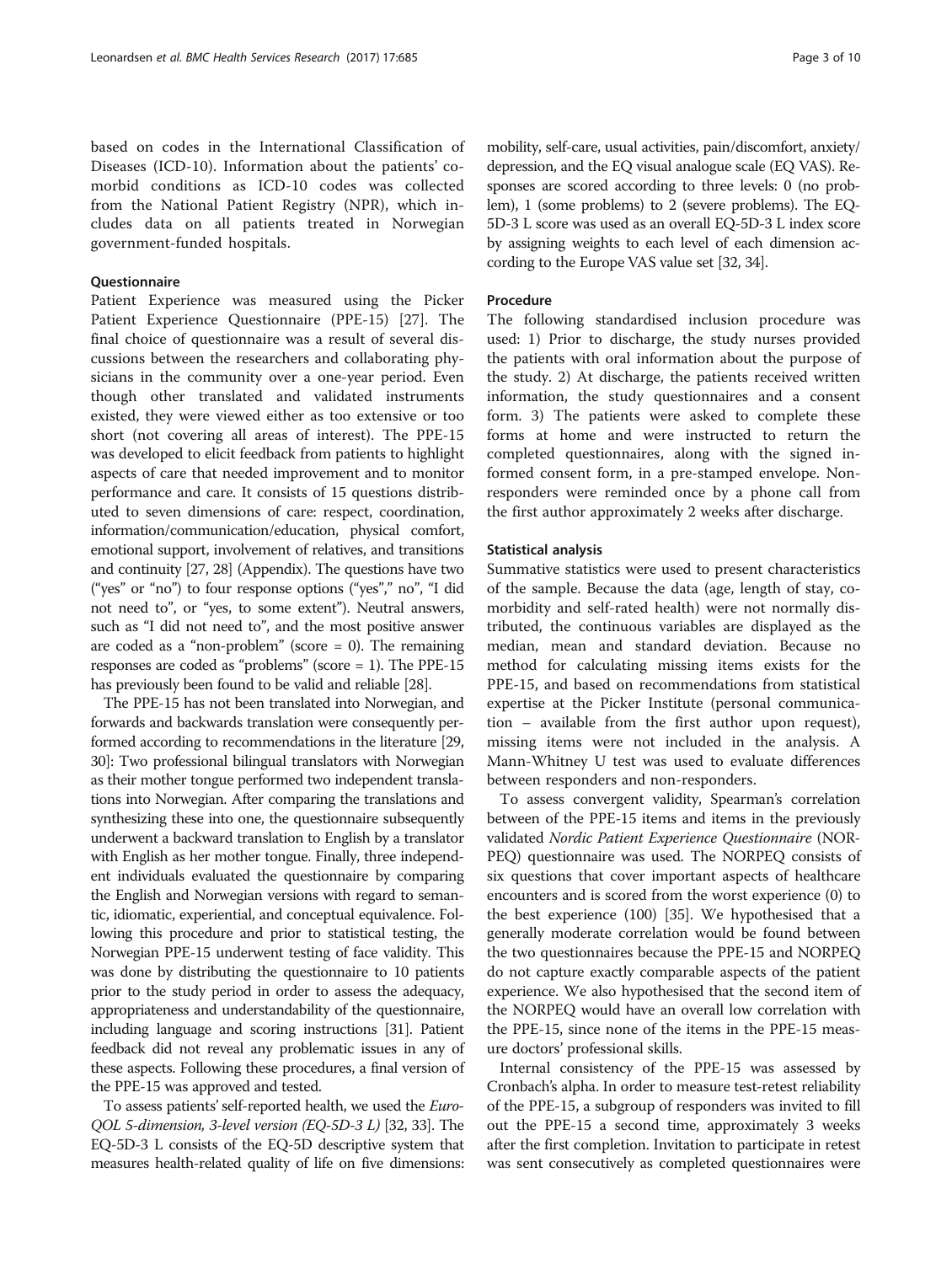received. The literature suggests that only patients in a stable condition should be included in the re-test, since responses may be influenced by a change in health status [[36](#page-9-0)]. Hence, patients were also asked to indicate whether their condition was unchanged, had deteriorated or improved. Test- retest was assessed using the Cohens' unweighted Kappa statistics. Kappa less than 0.2 is defined as 'poor agreement', 0.2–0.4 as 'fair agreement', 0.4 to 0.6 as 'moderate agreement', 0.6 to 0.8 as 'good agreement', and a kappa =0.8 to 1.0 as 'very good agreement' [\[37\]](#page-9-0).

The proportion of the PPE-15 items scored as a 'problem' (dependent variable, in long format) was estimated by a binomial linear mixed model [\[38](#page-9-0)–[40](#page-9-0)] that used socio-demographic variables, length of stay, the Charlson score and the EQ-5D index score as covariates (independent variables). Some of the variation in the patients' scores can be attributed to individual experiences as well as to aspects of the different locations (e.g., the staffing situation and the type of services they offer) [\[39\]](#page-9-0). The care wards and patients (identity) were consequently included as random effects to account for the inhomogeneity among patients and inhomogeneity among wards. Insignificant variables were removed from the model one at a time until only significant effects remained. The ICC was calculated to explore the proportion of random variation.

All tests were two-sided, used a 95% confidence interval (CI) and used a significance level of 0.05. All analyses were performed using Statistical Package for the Social Sciences (SPSS) version 21 [\[41](#page-9-0)].

## Results

During the inclusion period, 1235 (56.6%) patients, out of the 2182 patients who were admitted to the five MAWs, received a questionnaire. The proportion of discharged patients who received a questionnaire varied from 36.9% to 68.9% in the five MAWS. A total of 479 patients (38.8%) returned the questionnaires. Table 1 presents an overview of the responders' socio-demographic characteristics, length of stay, Charlson comorbidity score and self-rated health.

For non-responders, mean age was 78.1 years (median = 83, SD 15.2), 36.2% male. Compared with responders, nonresponders were older  $(p < 0.001)$  and fewer were male  $(p < 0.001)$ .

## PPE-15, validity and reliability

The correlation between the NORPEQ and the PPE-15 items varied between −0.46 and 0.43 (Table [2](#page-4-0)). The internal consistency of the PPE-15 as assessed by Cronbach's alpha was 0.83.

Cohens' unweighted Kappa statistics varied from 0.27 (fair agreement) - 0.7 (good agreement), except from on PPE-15 item 11, in which the agreement was 0.13 (poor) (Table [3\)](#page-4-0).

|        |  | Table 1 Study responders' socio-demographic characteristics, |  |
|--------|--|--------------------------------------------------------------|--|
|        |  | length of stay, Charleson co-morbidity score and self-rated  |  |
| health |  |                                                              |  |

| Male                             | 41.8%       |
|----------------------------------|-------------|
| Mean age (SD)- in years          | 74.9 (14.5) |
| Median age- in years             | 78.0        |
| Relationship (yes)               | 51.7%       |
| Living alone (yes)               | 49%         |
| Higher education (yes)           | 18.5%       |
| Work (yes)                       | 9%          |
| Mean length of stay (SD)-in days | 3.73(2.3)   |
| Mean CCIS (SD) <sup>a</sup>      | 1.09(1.6)   |
| Mean EQ5D3L (SD) <sup>b</sup>    | .52(.26)    |

Abbreviations and table legends: MAWs municipality acute wards, Male the percentage of males in the sample, SD standard deviation, Relationship-married or in a relationship (Not in relationship- single or widower/widow). Higher educationhigh school level or above. Work- responders still working. CCIS- Charleson comorbidity index score<sup>a</sup>. EQ5D-EuroQol 5-dimension-3 level version index score

<sup>a</sup>CCIS is based on nineteen predefined diseases, expressed with the values 1, 2, 3 or 6, are included in the CCI based on their association with one-year mortality. Summing the weights gives the CCI score (CCIS) for each patient b Calculated with the Europe VAS score. Score range 0–1, where 0 indicates perfect health (no problems), and 1 indicates worst possible health (extreme problems on all items)

## Patient experiences and association with background characteristics

The number of respondents who reported each PPE-15 item as a problem and the item's corresponding dimension are presented in Table [4](#page-5-0). Fourteen of the respondents did not report any problems.

The largest proportion of problems was observed in the continuity and transition dimension of the PPE-15, particularly the item related to information about dangerous signals to watch for at home (73.3%). The smallest proportion of problems were observed for the item related to being treated with respect and dignity, and the item asking whether doctors talked in front of them as if they were not there (8.8%, respectively). Furthermore, 42.1% of patients reported problems related to their involvement in treatment and care. While 25.5% of patients reported problems related to whether explanations about the purpose of medicines were understandable, and 51.2% reported problems related to information about medication side effects.

The random effects analysis revealed a negligible variation among wards (ICC  $<$  0.001), whereas the random variation between patients within wards contributed to 21% of the total random variation. In the binominal linear mixed model only the Charlson comorbidity score was statistically significantly associated with decreased patient experience, while factors such as gender, age, self-rated health, length of stay, educational background, employment status, housing status and civil status were not associated with patient experiences (Table [5](#page-5-0)).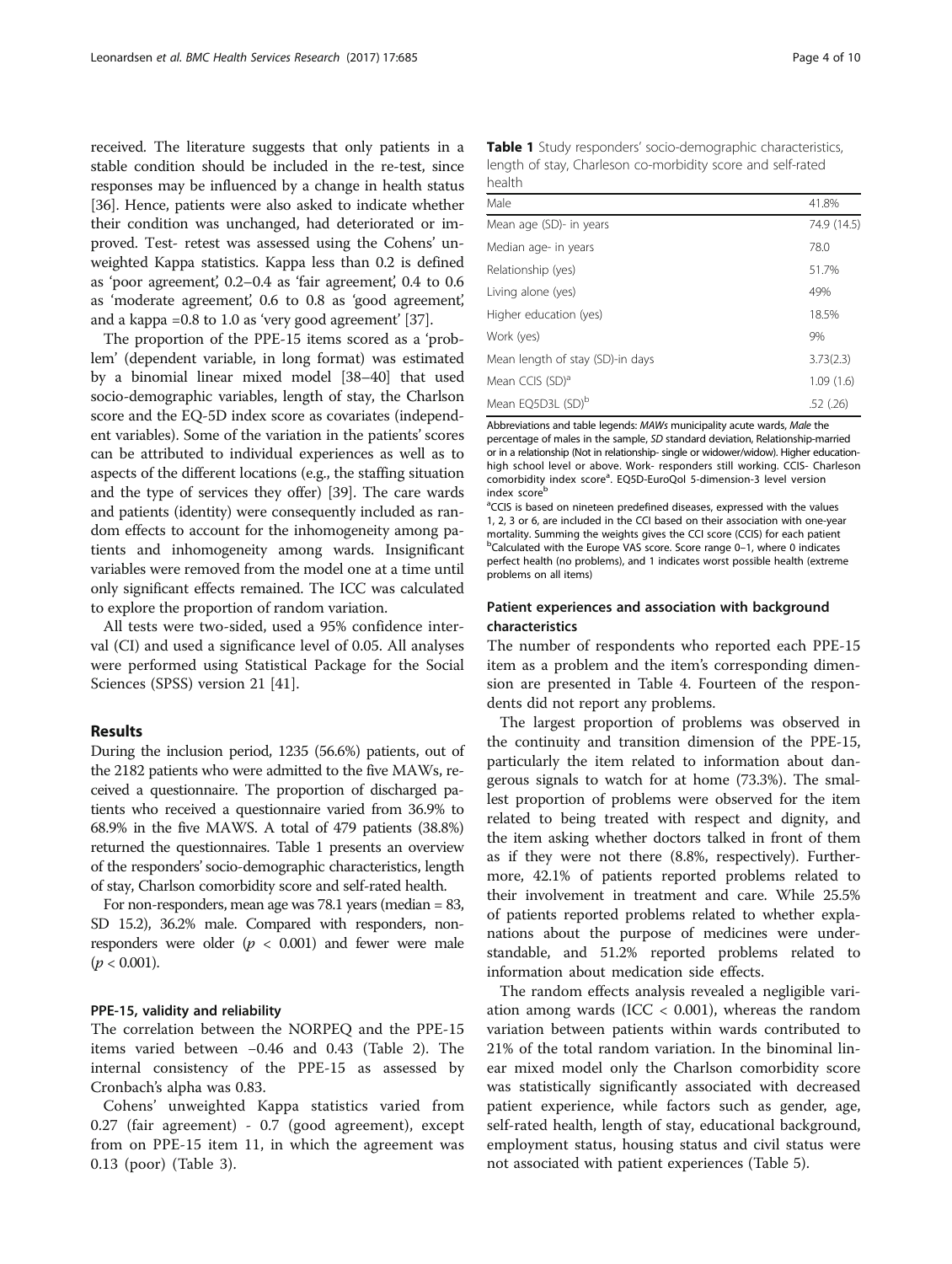<span id="page-4-0"></span>

| <b>Table 2</b> Correlations (Spearman Rho) between the items in the NORPEQ and the PPE-15 ( $n = 68$ ) <sup>a</sup> |  |  |  |  |  |  |  |  |  |  |  |  |  |  |  |
|---------------------------------------------------------------------------------------------------------------------|--|--|--|--|--|--|--|--|--|--|--|--|--|--|--|
|---------------------------------------------------------------------------------------------------------------------|--|--|--|--|--|--|--|--|--|--|--|--|--|--|--|

| PPE-15 ITEMS  | NORPEQ 1 "Understanding<br>doctors" | NORPEQ 2 "Trust<br>doctors" | NORPEQ 3 "Trust<br>personnel" | NORPEQ 4 "Caring<br>personnel" | NORPEQ 5 "Interested<br>personnel" | NORPEQ 6 "Receive<br>information" |
|---------------|-------------------------------------|-----------------------------|-------------------------------|--------------------------------|------------------------------------|-----------------------------------|
| PPE-1         | $-0.45**$                           | $-0.27*$                    | $-0.29*$                      | $-0.20$                        | $-0.39**$                          | $-0.34**$                         |
| PPE-2         | $-0.32**$                           | $-0.18$                     | $-0.26*$                      | $-0.23*$                       | $-0.34**$                          | $-0.36**$                         |
| PPE-3         | $0.23*$                             | $0.24*$                     | $0.23*$                       | $0.26*$                        | $0.28*$                            | 0.21                              |
| PPE-4         | $-0.19$                             | $-0.01$                     | $-0.14$                       | $-0.39**$                      | $-0.23*$                           | $-0.23$                           |
| PPE-5         | $0.27*$                             | 0.22                        | 0.09                          | 0.17                           | $0.30**$                           | $0.31***$                         |
| PPE-6         | $0.39***$                           | $0.33***$                   | 0.18                          | $0.27*$                        | $0.43**$                           | $0.28*$                           |
| PPE-7         | $-0.22$                             | $-0.08$                     | $-0.28*$                      | $-0.28*$                       | $-0.20$                            | $-0.22$                           |
| PPE-8         | $-0.09$                             | $-0.00$                     | $-0.11$                       | $-0.31***$                     | $-0.17$                            | $-0.19$                           |
| PPE-9         | $-0.15$                             | $-0.07$                     | $-0.19$                       | $-0.46**$                      | $-0.36***$                         | $-0.27*$                          |
| <b>PPE-10</b> | $-0.13$                             | $-0.17$                     | $-0.29*$                      | $-0.26*$                       | $-0.34***$                         | $-0.26*$                          |
| <b>PPE-11</b> | $-0.03$                             | $-0.20$                     | $-0.18$                       | $-0.29*$                       | $-0.17$                            | $-0.10$                           |
| <b>PPE-12</b> | 0.07                                | $-0.19$                     | $-0.22$                       | $-0.33**$                      | $-0.07$                            | $-0.16$                           |
| <b>PPE-13</b> | $-0.03$                             | $-0.13$                     | $-0.31**$                     | $-0.25*$                       | $-0.11$                            | $-0.09$                           |
| <b>PPE-14</b> | $-0.05$                             | 0.04                        | $-0.22$                       | $-0.20$                        | $-0.08$                            | $-0.12$                           |
| <b>PPE-15</b> | $-0.17$                             | $-0.05$                     | $-0.31**$                     | $-0.22$                        | $-0.31***$                         | $-0.33**$                         |

NORPEQ items: 1 = did doctors talk so that you could understand them? 2 = did you trust the doctors' professional skills? 3 = did you trust the personells' professional skills?  $4 =$  did you experience that the personell cared for you?  $5 =$  were the doctors and personell interested in your situation?  $6 =$  did you receive information about tests and examinations? PPE-15 items as described in [Appendix](#page-7-0). Correlations as measured by the Spearman's rho. \*\*-significant at a 0.01 level (2-tailed). \*-significant at a 0.05 level (2-tailed). The highest correlations are in bold face

<sup>a</sup>A positive correlation coefficient indicates a positive relationship between the two variables (the larger value PPE, the larger value NORPEQ) while a negative correlation coefficients expresses a negative relationship (the larger value PPE, the smaller value NORPEQ)

|                          | <b>Table 3</b> Test-retest of the PPE-15 using unweighted Kappa |  |  |
|--------------------------|-----------------------------------------------------------------|--|--|
| coefficient ( $n = 68$ ) |                                                                 |  |  |

| PPE-15 item   | Kappa | p-value |
|---------------|-------|---------|
| PPE-1         | 0.431 | < .001  |
| PPE-2         | 0.538 | < .001  |
| PPE-3         | 0.431 | < .001  |
| PPE-4         | 0.447 | < .001  |
| PPE-5         | 0.409 | < .001  |
| PPE-6         | 0.562 | < .001  |
| PPE-7         | 0.698 | < .001  |
| PPE-8         | 0.297 | .012    |
| PPE-9         | 0.400 | .001    |
| <b>PPE-10</b> | 0.597 | < .001  |
| PPE-10a       | 0.473 | < .001  |
| <b>PPE-11</b> | 0.125 | .275    |
| <b>PPE-12</b> | 0.311 | .008    |
| <b>PPE-13</b> | 0.266 | .018    |
| <b>PPE-14</b> | 0.479 | < .001  |
| <b>PPE-15</b> | 0.357 | .002    |
|               |       |         |

Abbreviations: PPE Picker Patient Experience Questionnaire-15 items as described in the [Appendix](#page-7-0)

## **Discussion**

Findings indicate that the Norwegian PPE-15 is a valid and reliable patient experience questionnaire. Furthermore, among patients admitted to MAWs, the highest proportion of problems were related to aspects of 'continuity and transition'. Increased comorbidity was the only factor that was significantly negatively associated with patients' experiences in this study.

## PPE-15, validity and reliability

The PPE-15 has primarily been tested in hospitalised patients [[28\]](#page-8-0). The dimensional structure is based on input from patients during it's development and not on any statistical tests, such as e.g., factor analysis [\[27\]](#page-8-0). The latter might be because no dimensional score exist. Consequently, the dimensions reported only reflect what items are perceived by patients to be semantically related. Similar testing have been performed in Sweden [[42\]](#page-9-0). As a consequence of the procedures used in prior studies and scoring instructions, a factor analysis was not used in the current study. However, during the assessment of face validity, patients did not report any specific issues related to neither the content of PPE-15 nor the items corresponding dimensions.

Testing of convergent validity revealed an overall weak to moderate correlation between the NORPEQ and the PPE-15 items. This may be because the specific content of each item differs between these two questionnaires. However,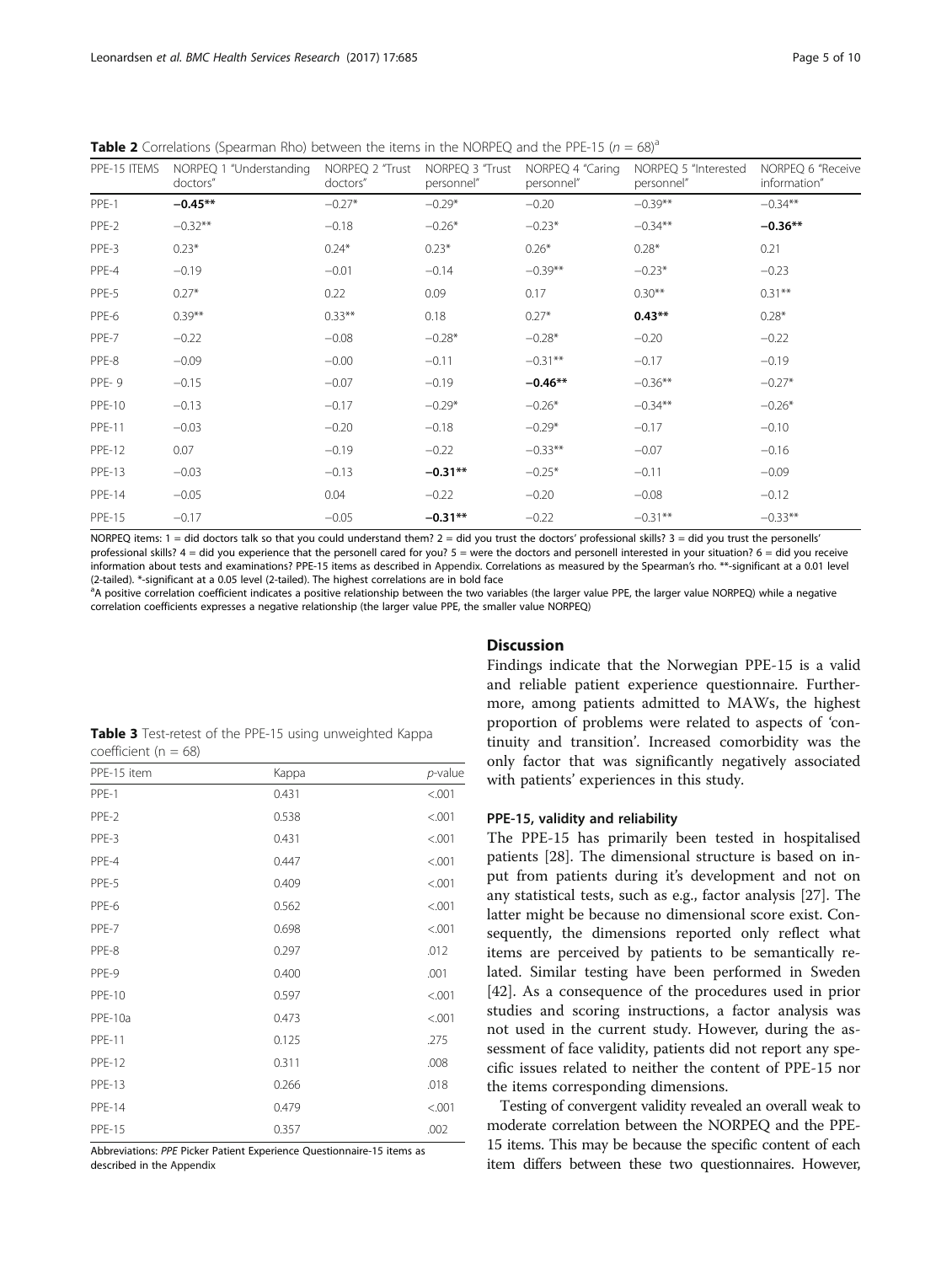<span id="page-5-0"></span>

| PPF-15 item                                                               | $n = 479$      |
|---------------------------------------------------------------------------|----------------|
| 1) Understandable answers to questions<br>from doctors [70]               | 118/475 (24.8) |
| 2) Understandable answers to questions<br>from nurses [70]                | 114/475 (24)   |
| 3) Different answers from different<br>personnel [70]                     | 148/475 (31.2) |
| 4) Discuss anxieties/fears about condition/<br>treatment with doctor (3)  | 214/475 (45.1) |
| 5) Doctors talk in front of you, as if you<br>weren't there? (4)          | 42/475 (8.8)   |
| 6) Involvement in care and treatment<br>decisions? (4)                    | 200/475 (42.1) |
| 7) Treated with respect and dignity (4)                                   | 42/476 (8.8)   |
| 8) Discuss anxieties/ fears about condition/<br>treatment with nurse (3)  | 146/476 (30.7) |
| 9) Someone in staff to talk to about<br>concerns? (3)                     | 142/475 (29.9) |
| 10) Were you ever in pain? (yes)                                          | 347/475 (73.1) |
| 10a) Staff took action to relieve pain (5)                                | 99/476 (20.8)  |
| 11) Opportunity for family/close persons<br>to talk to doctor (6)         | 103/477 (21.6) |
| 12) Enough information to family or<br>someone close to help recover? (6) | 139/476 (29.2) |
| 13) Understandable explanation about<br>the purpose of medicines (7)      | 121/475 (25.5) |
| 14) Information about medication side<br>effects (7)                      | 243/475 (51.2) |
| 15) Information about danger signals to<br>observe at home (7)            | 348/475 (73.3) |

Abbreviations and table legends: MAWs municipal acute wards,

PPE-15-Picker Patient

Experience Questionnaire. PPE-15 item-the 15 items, with dimension 1–7 in parenthesis;  $1 =$  Information and education,  $2 =$  Coordination of care,  $3 =$ Emotional comfort,  $4$  = Respect patient preferences,  $5$  = Physical comfort,  $6$  = Involvement of family and friends, 7 = Continuity and transition. PPE-15 item- Picker Patient Experience Questionnaire, short version of the 15 questions. The proportion of responders reporting a problem on number of answers to each of the PPE-15 items. Percentage in parenthesis

correlations were generally higher in those items hypothesised to be more closely associated, and lower in those not hypothesised as associated. This may indicate that the PPE-15 has an acceptable convergent and discriminant validity.

The Kappa values varied from fair to good agreement in the vast majority of items. In item 11, concerning whether family and close ones had the possibility to talk to a doctor if they were in need or wanted to, the agreement was poor. The potential reason for this finding is unclear and future studies using the PPE-15 should explore this more closely.

### Patient experiences

Our results show that the vast majority of patients reported that they were treated with respect and dignity,

Table 5 Results from the binomial linear mixed model of the PPE-15, using care wards ( $n = 5$ ) and patients ( $n = 479$ ) as random effects

|                        | OR    | CI (95%)          | $p$ -value |
|------------------------|-------|-------------------|------------|
| Civil status           | 1.001 | $(0.581 - 1.726)$ | .997       |
| Educational background | 0.988 | $(0.788 - 1.255)$ | .922       |
| Housing status         | 1.020 | $(0.841 - 1.237)$ | .839       |
| EO5D3L                 | 1.050 | $(0.789 - 1.397)$ | .738       |
| Employment status      | 0.670 | $(0.066 - 6.774)$ | .734       |
| Gender                 | 0.982 | $(0.773 - 1.113)$ | .420       |
| Age                    | 1.004 | $(0.997 - 1.010)$ | .259       |
| Length of stay         | 1.045 | $(1.009 - 1.081)$ | .13        |
| CCIS                   | 1.085 | $(1.011 - 1.164)$ | .023       |

Abbreviations and table legends: OR odds ratio, CI confidence interval, EQ5D3L EuroQol 5-dimension-3 level version index score, CCIS Charleson comorbidity index score. Insignificant variables were removed from the model one at a time until only significant effects remained. The OR, CI and P-values presented in this table is the value of each factor prior to being omitted in the step-wise analysis (please see [methods](#page-1-0))

which corresponds with findings from a qualitative study [[25\]](#page-8-0). Nevertheless, many wanted greater involvement in decisions about their care and treatment. Although this finding is in line with a study of 34,000 hospitalised patients in Sweden [\[43\]](#page-9-0), our results seem to contrast prior reports that have observed a positive association between respect/dignity and involvement in care [\[44\]](#page-9-0). Patientcentred care has been described as a partnership between patients and healthcare professionals to inform and involve patients in shared decision making [[45](#page-9-0)]. Outcomes have been suggested to include patients' feeling of respect, involvement, engagement and knowledge [[46](#page-9-0)].

Patients in the current study also experienced problems related to continuity and transition. Prior studies have shown that poor communication, incomplete transfer of information, and inadequate education of the patients may have a negative impact on care transitions, leading to unplanned readmissions and adverse events [[47, 48](#page-9-0)]. In particular, problems were reported concerning information about potential medication side effects to observe at home. Drug-related problems (DLPs) occur quite frequently after discharge, and factors such as a short stay and inadequate communication may influence the figure negatively [[49](#page-9-0)]. Studies have however found that providing elderly patients with medication reports may reduce this amount [[49, 50\]](#page-9-0). Interestingly, 24– 24.8% of patients in our study reported problems related to receiving understandable answers to questions from either nurses or doctors, while 31.2% reported that they had received different answers to questions from different personnel. Studies have found that significant differences exist between what physicians think patients know and what patients actually know [\[51](#page-9-0)]. Because we do not have any specific information on how the discharge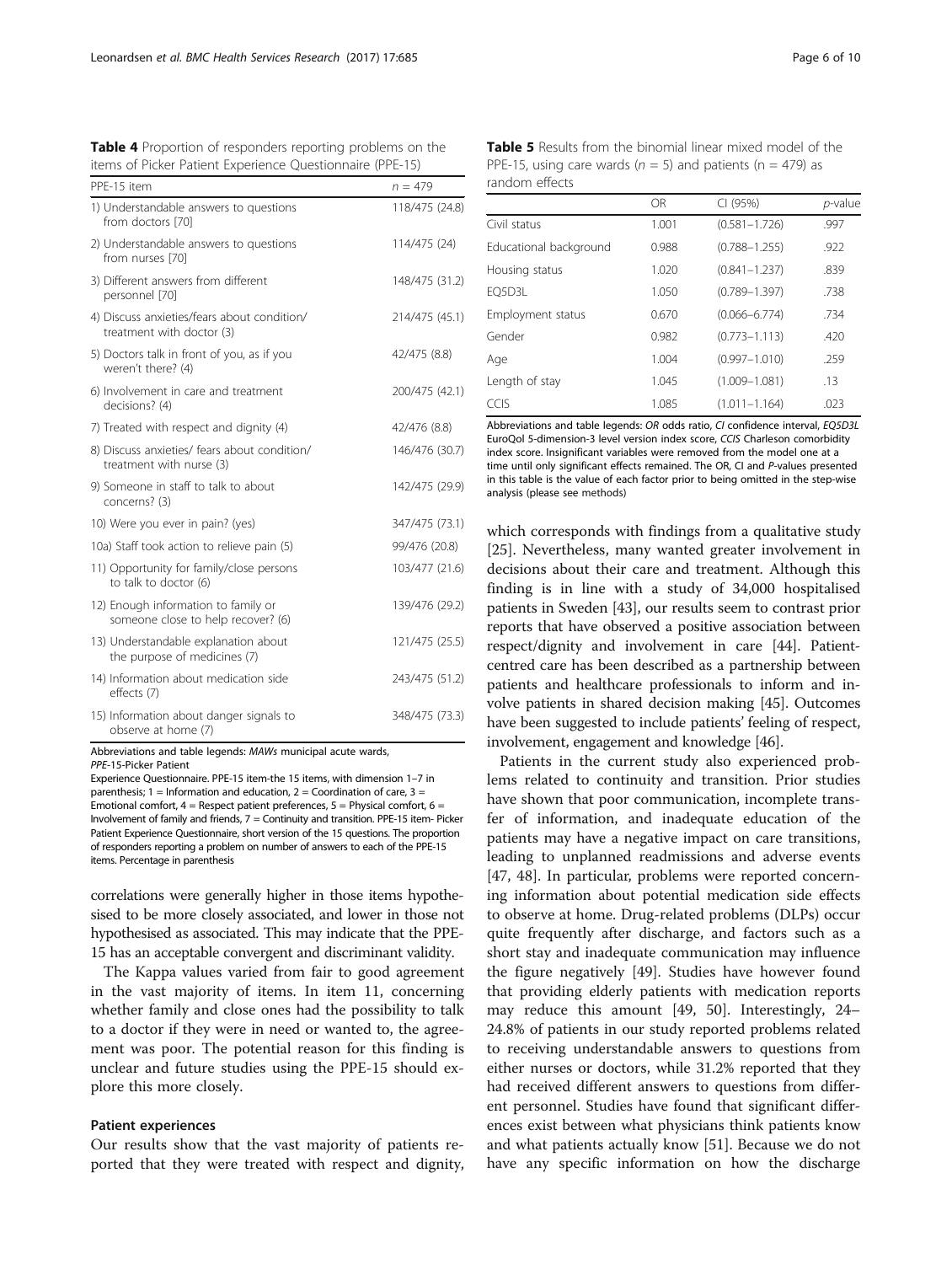process was handled at each treatment location, it is beyond the scope of this paper to draw any firm conclusions in that regard. Nevertheless, the variation among care wards was negligible in the current study. However, given the importance of discharges and handovers, it seems important to target quality of patient and healthcare personnel communication to improve how patients experience their healthcare encounter [[52\]](#page-9-0).

The results from our study show that the random effect attributed to the ward to which patients were admitted had very little influence on patient experiences. This may be due to a relatively small sample size, or that participants were included from one county were the MAW routines were quite homogenous, due to joint collaborative efforts. Interestingly, prior studies have argued that for most quality aspects, including the ward into analyses of patient experiences is important for a number of quality indicators [[53](#page-9-0)].

## Factors influencing patient experiences

Our findings show that age, gender, civil status, employment status, educational status, housing status, self-rated health and length of stay had no significant effect on the number of problems. This is in contrast to earlier research reporting that increased age and decreased self-reported health status are the strongest predictors of negative patient experiences [[54](#page-9-0)]. Additionally, one study found that at least 79% of the variance of all patient experience measures occurred at the patient level [\[9](#page-8-0)]. In a study of 34,000 Swedish hospitalised patients, poorer experiences were associated with greater healthcare utilisation, higher age, functional impairment and female gender. Previous studies have also suggested a positive association between older age and higher care satisfaction [[54, 55](#page-9-0)]. However, studies on primary care services have also been inconsistent regarding the relative influence of health and socioeconomic status, age, gender, ethnicity and self-rated health on patient reported experiences [[56, 57\]](#page-9-0). It might be speculated if our findings occurred because the PPE-15 uses a dichotomised score.

A greater number of comorbid conditions was weakly, but significantly negatively associated with patient experiences. Comorbidity is associated with worse health outcomes, more complex clinical management, and increased health care costs [[58\]](#page-9-0). In older adults, comorbidity is one of three factors (along with frailty and disability) that are commonly used to indicate vulnerability [[59](#page-9-0)]. Vulnerable patients have also reported fewer positive care experiences than non-vulnerable patients in prior studies [[43](#page-9-0)]. Healthcare professionals may view vulnerable patients as individuals who have more complex healthcare needs; thus, they may focus on meeting these needs rather than focusing on patient satisfaction or patient experiences [\[43\]](#page-9-0).

### Limitations

Increasing time since discharge seems to result in poorer patient experiences scores, and patients who self-report their experiences at home following discharge may consequently have an increased risk of recall bias [[60\]](#page-9-0). While collecting data before discharge from MAWs could have increased the number of respondents and reduced the risk of recall bias, the responses could also have been influenced by potential interruptions and influence of the personnel [\[61\]](#page-9-0).

Sadly, not all patients who were discharged from the five MAWs were invited to participate, as planned. This could indicate a potential selection bias. Based on input from the various MAWs and study follow-up, there did not seem to be any pattern regarding who was invited and who was not. The reasons seemed to be lack of time due to many tasks, and forgetfulness. Another drawback is that we did not collect information on those who did not receive a questionnaire, which of course makes it impossible to assess any differences between those who were invited and those who were not. Moreover, the response rate is relatively low. It is therefore difficult to know if those not responding had worse experiences, which has been reported in the literature [[62](#page-9-0)]. Comparison of non-responders and responders furthermore revealed significant differences in gender and age.

In retrospect, we could have invited a larger number of patients in the retest, yet the number of patients needed in these tests have been subject of debate. For instance some have advocated that a sample size of 50 could be sufficient or a starting point, while others have highlighted the need for larger sample sizes and more robust test-retest data [\[63](#page-9-0), [64](#page-9-0)]. Indeed, a systematic review found that the median number included in retest analysis was 60 [[36\]](#page-9-0).

Patients may judge an organisation in light of personal expectations, and this may not adequately reflect actual care quality. Pre-existing higher expectations of care quality have been linked to increased critical evaluation of a healthcare service [\[65](#page-9-0)]. Our study did not include questions about patient expectations, and consequently, we cannot conclude whether worse experiences reflect suboptimal care or different expectations [[66\]](#page-9-0). However, because MAWs are newly established health services, patients may not adequately know what to expect when they are treated in these units [\[24\]](#page-8-0).

## Conclusion

The PPE-15 displayed acceptable validity and reliability. While patients reported problems in all of the PPE-15 items, this was particularly evident in aspects related to discharge information. These findings may be helpful in planning ways to improve quality of care, e.g., by providing feedback to healthcare personnel, or by using patient experience as a quality indicator. Findings may also be important when developing new decentralised acute health care services.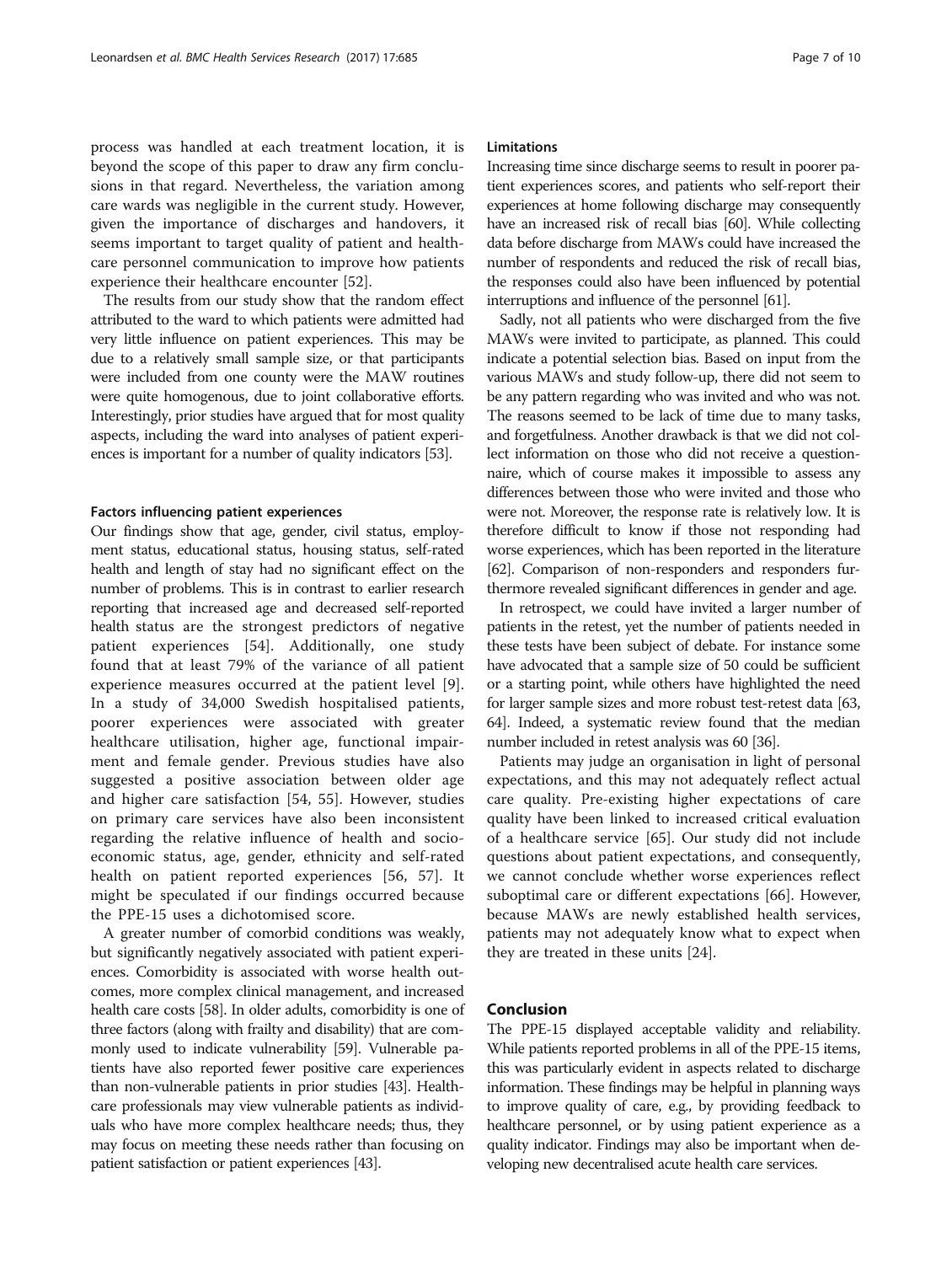## <span id="page-7-0"></span>Appendix

## Table 6 Domains, items and scoring alternatives of the Picker Patient Experience Questionnaire

| Domain and Item                                                                                                                                     | Scoring alternatives                                                                                                                                                             |
|-----------------------------------------------------------------------------------------------------------------------------------------------------|----------------------------------------------------------------------------------------------------------------------------------------------------------------------------------|
| Information and education                                                                                                                           |                                                                                                                                                                                  |
| Item 1 - When you had important questions to ask a doctor, did you get<br>answers that you could understand?                                        | Yes, always/Yes, sometimes/No/I had no need to ask                                                                                                                               |
| Item 2 - When you had important questions to ask a nurse, did you get<br>answers that you could understand?                                         | Yes, always/Yes, sometimes/No/I had no need to ask                                                                                                                               |
| Coordination of care                                                                                                                                |                                                                                                                                                                                  |
| Item 3 - Sometimes in a hospital, one doctor or nurse will say one thing<br>and another will say something quite different. Did this happen to you? | Yes, often/Yes, sometimes/No                                                                                                                                                     |
| Emotional comfort                                                                                                                                   |                                                                                                                                                                                  |
| Item 4 - If you had any anxieties or fears about your condition or<br>treatment, did a doctor discuss them with you?                                | Yes, completely/Yes, to some extent/No/I didn't have any anxieties or<br>fears                                                                                                   |
| Item 8 - If you had any anxieties or fears about your condition or<br>treatment, did a nurse discuss them with you?                                 | Yes, completely/Yes, to some extent/No/I didn't have any anxieties or<br>fears                                                                                                   |
| Item 9 - Did you find someone on the hospital staff to talk to about your<br>concerns?                                                              | Yes, definitely/Yes, to some extent/No/I had no concerns                                                                                                                         |
| Respect patient preferences                                                                                                                         |                                                                                                                                                                                  |
| Item 5 - Did doctors talk in front of you as if you weren't there?                                                                                  | Yes, often/Yes sometimes/No                                                                                                                                                      |
| Item 6 - Did you want to be more involved in decisions made about your Yes, definitely/Yes, to some extent/No<br>care and treatment?                |                                                                                                                                                                                  |
| Item 7 - Overall, did you feel you were treated with respect and dignity<br>while you were in hospital?                                             | Yes, always/Yes, sometimes/No                                                                                                                                                    |
| Physical comfort                                                                                                                                    |                                                                                                                                                                                  |
| Item 10 - Were you ever in pain?                                                                                                                    | Yes/No                                                                                                                                                                           |
| Item $10a - If yes$<br>Do you think the hospital staff did everything they could to help control<br>your pain?                                      | Yes, definitely/Yes, to some extent/No                                                                                                                                           |
| Involvement of family and friends                                                                                                                   |                                                                                                                                                                                  |
| Item 11 - If your family or someone else close to you wanted to talk to a<br>doctor, did they have enough opportunity to do so?                     | Yes, definitely/Yes, to some extent/No/No family or friends were<br>involved/My family didn't want or need information/I didn't want my<br>family or friends to talk to a doctor |
| Item 12 - Did the doctors or nurses give your family or someone close to<br>you all the information they needed to help you recover?                | Yes, definitely/Yes, to some extent/No/No family or friends were<br>involved/My family or friends didn't want or need information                                                |
| Continuity and transition                                                                                                                           |                                                                                                                                                                                  |
| Item 13 - Did a member of staff explain the purpose of the medicines<br>you were to take at home in a way you could understand?                     | Yes, completely/Yes, to some extent/No/I didn't need an explanation/I<br>had no medicines-go to question 15                                                                      |
| Item 14 - Did a member of staff tell you about medication side effects to<br>watch for when you went home?                                          | Yes, completely/Yes, to some extent/No/I didn't need an explanation                                                                                                              |
| Item 15 - Did someone tell you about danger signals regarding your<br>illness or treatment to watch for after you went home?                        | Yes, completely/Yes, to some extent/No                                                                                                                                           |
|                                                                                                                                                     |                                                                                                                                                                                  |

CCIS: Charleson comorbidity index score; EQ5D: EuroQol 5-dimension-3 level version index score; MAW: Municipality acute ward; PPE-15: Picker Patient Experience Questionnaire

## Acknowledgements

The authors would like to thank all the study participants as well as study nurses and physicians at the five MAWs. MD Per Grunde Weydahl and MD Paul Barack are acknowledged for contributing to the planning of this project.

#### Funding

The study was funded by an unrestricted research grant from the Østfold Hospital Trust.

## Availability of data and materials

The datasets generated and/or analysed during the current study are not publicly available due to local ownership of the data, but are available from the corresponding author on reasonable request.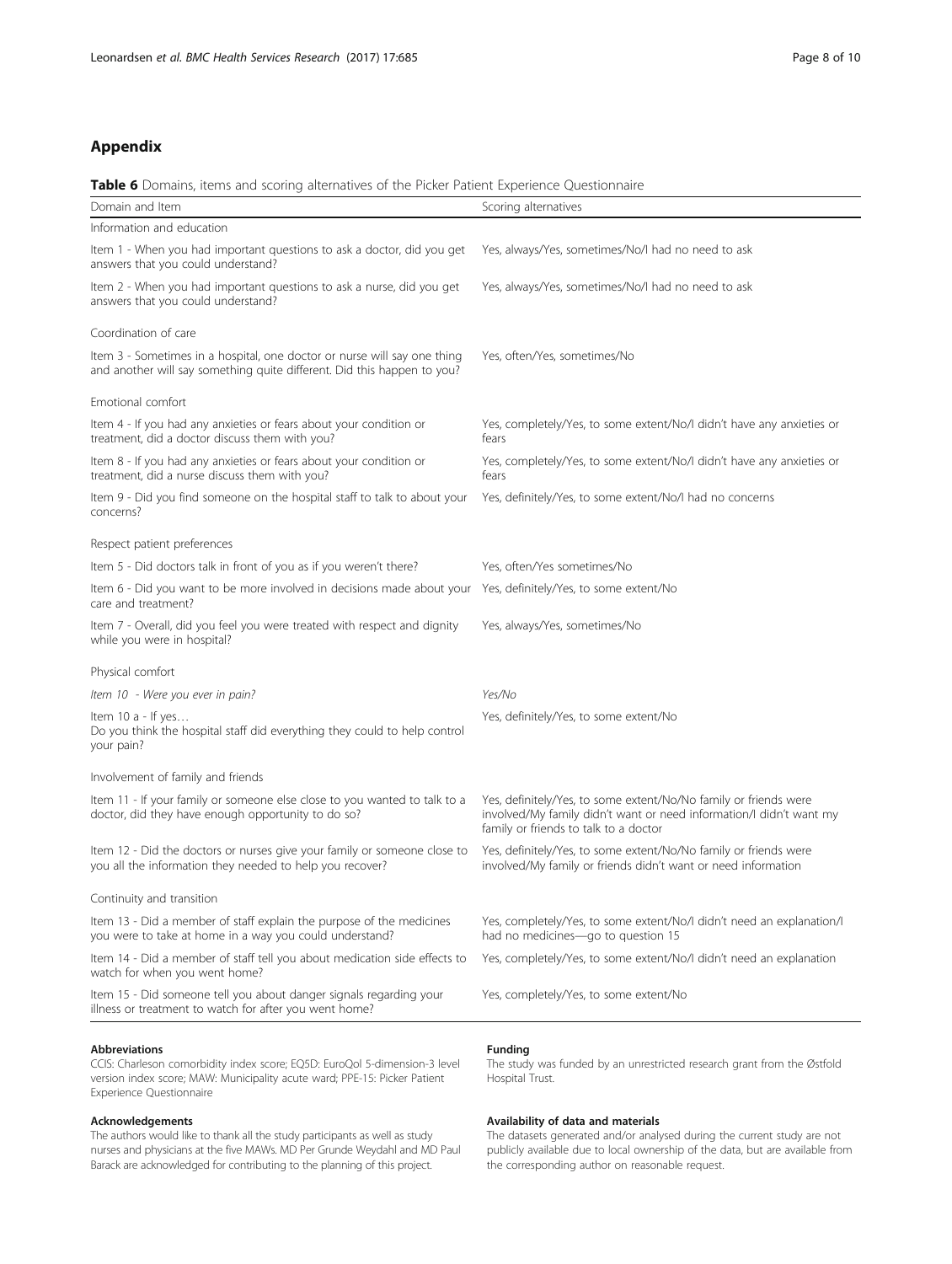## <span id="page-8-0"></span>Authors' contributions

ACLL performed the data collection and scanning of the data. Together with LPJJ and RH did the analysis and interpretation of data. ACLL wrote a first edition of the full manuscript, of which all of the co-authors participated in the drafting and critical revision of the manuscript for important intellectual content, as well as approval of the final submitted version of the manuscript. All co-authors contributed in the conception and planning of the work that led to the manuscript, analysis and interpretation of the data. All authors read and approved the final manuscript.

#### Ethics approval and consent to participate

The study was performed according to the principles stated in the Declaration of Helsinki. The study was approved by the Regional Committees for Medical and Health Research Ethics (REC) in Norway (ref. no 2013/1276/REK sør-øst D) and the Norwegian Social Science Data Services (NSD) (ref. no 38585). Written, informed consent was obtained from all of the study participants.

#### Consent for publication

Not applicable.

#### Competing interests

All authors declare that they have no competing interests.

#### Publisher's Note

Springer Nature remains neutral with regard to jurisdictional claims in published maps and institutional affiliations.

#### Author details

<sup>1</sup>Østfold Hospital Trust, University of Oslo, P.O. Box 300, NO-1714 Grålum, Norway. <sup>2</sup>Østfold University College, Østfold Hospital Trust, P.O. Box 700, NO-1757 Halden, Norway. <sup>3</sup>Indre Østfold Kompetansesenter, Askim Municipality, Eventyrveien 2, NO-1807 Askim, Norway. 4 Intermediæravdelingen, Halden Municipality, Kjærlighetsstien 28, NO- 1781 Halden, Norway. <sup>5</sup>Peer Gynt Helsehus, Moss Municipality, Peer Gynts vei 86, NO- 1535 Moss, Norway. <sup>6</sup>Sarpsborg Municipality, P.O. Box 237, NO- 1702 Sarpsborg, Norway. <sup>7</sup>Fredrikstad Municipality, P.O. Box 1405, NO-1602 Fredrikstad, Norway. <sup>8</sup>Syddansk Universitet, Campusvej 55, DK-5230 Odense M, Denmark.

## Received: 1 November 2016 Accepted: 12 September 2017 Published online: 29 September 2017

#### References

- 1. NHS Institute for Innovation and Improvement. The patient experience book. A collection of the NHS Institute for Innovation and Improvement guidance and support. Coventry: University of Warwick Science Park; 2013.
- 2. Doyle C, Lennox L, Bell D. A systematic review of evidence on the links between patient experience and clinical safety and effectiveness. BMJ Open. 2013;3(1):e001570.
- 3. Rathert C, Brandt J, Williams ES. Putting the 'patient' in patient safety: a qualitative study of consumer experiences. Health Expect. 2012;15(3):327–36.
- 4. Bjertnaes O, Sjetne I, Iversen H. Overall patient satisfaction with hospitals: effects of patient-reported experiences and fulfilment of expectations. BMJ Qual Saf. 2012;21(1):39–46.
- 5. Garratt A. National and cross-national surveys of patient experiences. Oslo: Nasjonalt kunnskapssenter for helsetjenesten [Norwegian Knowledge Centre for the Health Services]; 2008.
- 6. LaVela S, Gallan A. Evaluation and measurement of patient experience. Pat Exp J. 2014;1(1):28–36.
- Luxford K. What does the patient know about quality? Int J Qual Health Care. 2012;24:439–40.
- 8. Ahmed F, Burt J, Roland M. Measuring patient experience: concepts and methods. Patient. 2014;7(3):235–41.
- 9. Salisbury C, Wallace M, Montgomery A. Patients'experience and satisfaction in primary care: a secondary analysis using multilevel modelling. BMJ. 2010; 341:5004.
- 10. Grøndahl V, Wilde-Larsson B, Hall-Lord M, Karlsson I. A pattern approach to analysing patients' satisfaction and quality of care perceptions in hospital. Int J Pers Cent Med. 2011;1(4):766–75.
- 11. Johnson M, Rodriguez H, Solorio M. Case-mix adjustment and the comparison of community health center performance on patient experience measures. Health Serv Res. 2010;45:670–90.
- 12. Paddison C, Saunders C, Abel G, Payne R, Campbell J, Roland M. Why do patients with multimorbidity in England report worse experiences in primary care? Evidence from the general practice patient survey. BMJ Open. 2015;5(3):e006172.
- 13. Grøndahl VA, Karlsson I, Hall-Lord ML, Appelgren J, Wilde-Larsson B. Quality of care from patients' perspective: impact of the combination of personrelated and external objective care conditions. J Clin Nurs. 2011;20(17–18): 2540–51.
- 14. Skudal K, Garratt A, Eriksson B, Leinonen T, Simonsen J, Bjertnaes O. The Nordic patient experiences questionnaire (NORPEQ): cross-national comparison of data quality, internal consistency and validity in four Nordic countries. BMJ Open. 2012;2(3):e000864. doi:[10.1136/bmjopen-2012-000864](http://dx.doi.org/10.1136/bmjopen-2012-000864).
- 15. Wiig S, Storm M, Aase K, Gjestsen MT, Solheim M, Harthug S, et al. Investigating the use of patient involvement and patient experience in quality improvement in Norway: rethoric or reality? BMC Health Serv Res. 2013;13:206.
- 16. Norwegian department of health and care. Nasjonal helse- og omsorgsplan [national health and care plan] Oslo: 2010-11. Report No. 16.
- 17. Norwegian department of health and care. Samhandlingsreformen. Rett behandling-til rett tid-på rett sted [ The coordination reform. Proper treatment in right time and place]. Report No. 47. Available from: [https://](https://www.regjeringen.no/contentassets/d4f0e16ad32e4bbd8d8ab5c21445a5dc/en-gb/pdfs/stm200820090047000en_pdfs.pdf) [www.regjeringen.no/contentassets/d4f0e16ad32e4bbd8d8ab5c21445a5dc/](https://www.regjeringen.no/contentassets/d4f0e16ad32e4bbd8d8ab5c21445a5dc/en-gb/pdfs/stm200820090047000en_pdfs.pdf) [en-gb/pdfs/stm200820090047000en\\_pdfs.pdf](https://www.regjeringen.no/contentassets/d4f0e16ad32e4bbd8d8ab5c21445a5dc/en-gb/pdfs/stm200820090047000en_pdfs.pdf). Accessed 3 Feb 2016.
- 18. Norsk forening for allmennmedisin [Norwegian Association for General Practice]. Medisinskfaglig veileder for kommunale akutte døgnplasser [ medical guidelines for municipal acute wards]. Oslo: Den norske legeforening [the Norwegian Medical Association]; 2014.
- 19. Skinner M. Øyeblikkelig hjelp døgnopphold. Oppsummering av kunnskap og erfaringer fra de første fire årene med kommunalt øyeblikkelig hjelp døgnopphold [acute care wards. Summarisation of knowledge and experiences from the four first years of municipal acute care units]. Gjøvik: Høgskolen i Gjøvik; 2015.
- 20. Young J. The development of intermediate care services in England. Arch Gerontol Geriatr. 2009;49(Suppl 2):S21–5.
- 21. Primary Care Foundation. Urgent care centres: what works best? A discussion paper. 2012.
- 22. Li P, Schneider JE, Ward MM. Effect of critical access hospital conversion on patient safety. Health Serv Res. 2015; 42(6):2089–108.
- 23. Martinsen B, Norlyk A, Lomborg K. Experiences of intermediate care among older people: a phenomenological study. Br J Comm Nurs. 2015;20(2):74–9.
- 24. Leonardsen A, del Busso L, Grøndahl V, Ghanima W, Barach P, Jelsness-Jørgensen L. A qualitative study of patient experiences with decentralised acute healthcare services. Scand J Prim Health Care 2016; 34(3): 317-324.
- 25. Leonardsen A, Del Busso L, Grøndahl V, Jelsness-Jørgensen L. "It's a whole human being": a qualitative study of care experiences among patients treated in decentralised healthcare services. EJPCH. 2017;5(1):82–7.
- 26. Charlson ME, Pompei P, Ales KL, MacKenzie CR. A new method of classifying prognostic comorbidity in longitudinal studies: development and validation. J Chron Dis. 1987;40(5):373–83.
- 27. Jenkinson C, Coulter A, Bruster S. The picker patient experience questionnaire: development and validation using data from in-patient surveys in five countries. Int J Qual Health Care. 2002;14(5):353–8.
- 28. Jenkinson C, Coulter A, Reeves R, Bruster S, Richards N. Properties of the picker patient experience questionnaire in a randomized controlled trial of long versus short form survey instruments. J Pub Health Med. 2003;25(3):197–201.
- 29. Wild D, Grove A, Martin M, Eremenco S, McElroy S, Verjee-Lorenz A, et al. Principles of good practice for the translation and cultural adaptation process for patient-reported outcomes (PRO) measures: report of the ISPOR task force for translation and cultural adaptation. Value Health. 2005; 8(294–104).
- 30. Mokkink L, Terwee C, Patrick D, Alonso J, Stratford P, Knol D, et al. The COSMIN checklist for assessing the methodological quality of studies in measurement properties of health status measurement instruments: an international Delphi study. Qual Life Res. 2010;19(4):539–49.
- 31. Polit D, Beck C. Nursing research principles and methods. 9th ed. Baltimore: Lippincott Williams & Wilkins; 2012.
- 32. EuroQol Group. EuroQol- a new facility for the measurement of healthrelated quality of life. Health Policy. 1990;16(3):199–208.